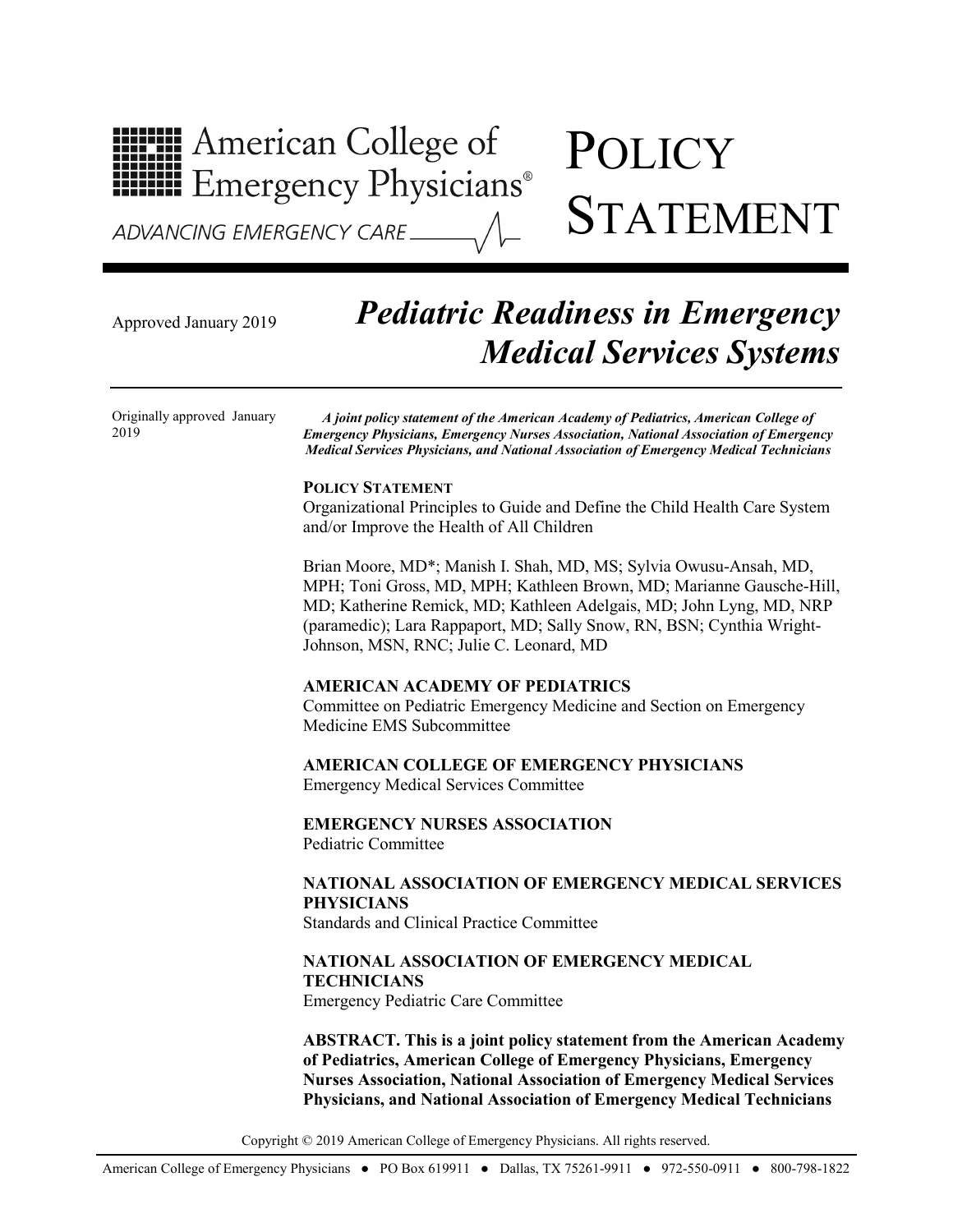#### **on pediatric readiness in emergency medical services systems.**

STATEMENT

ABBREVIATIONS: ED, emergency department; EMS, emergency medical services.

#### **INTRODUCTION**

ACFP POLICY

Out-of-hospital emergency care typically involves emergency medical technicians, paramedics, and other licensed medical providers who work in emergency medical services (EMS) systems on ground ambulances and fixed or rotor-wing aircraft that are dispatched to an emergency when either a bystander calls 911 or when a patient requires interfacility transport for a medical illness or traumatic injury. Because out-of-hospital emergency care of children plays a critical role in the continuum of health care that also involves primary prevention, hospital-based acute care, rehabilitation, and return to the medical home, the unique needs of children must be addressed by EMS systems.<sup>1-5</sup> Pediatric readiness encompasses the presence of equipment and medications, usage of guidelines and policies, availability of education and training, incorporation of performance improvement practices, and integration of EMS physician medical oversight to equip EMS systems to deliver optimal care to children.<sup>6-8</sup> It has been shown that emergency departments (EDs) are more prepared to care for children when a pediatric emergency care coordinator is responsible for championing and making recommendations for policies, training, and resources pertinent to the emergency care of children.<sup>9,10</sup> The specialty of EMS medicine has the potential to derive similar benefits when members of the EMS community are personally invested in pediatric patient care. Although a critical aspect of pediatric readiness in EMS involves strong EMS physician oversight of these investments, a discussion of physician oversight of pediatric care in EMS is outside the scope of this article. This topic is, however, well addressed in the National Association of Emergency Medical Services Physicians position statement "Physician Oversight of Pediatric Care in Emergency Medical Services." This policy statement is accompanied by a technical report published simultaneously. $11$ 

#### **RECOMMENDATIONS**

To provide infrastructure designed to support the out-of-hospital emergency care of children, the American Academy of Pediatrics, American College of Emergency Physicians, Emergency Nurses Association, National Association of Emergency Medical Services Physicians, and National Association of Emergency Medical Technicians believe that EMS systems and agencies should undertake the following:

- Include pediatric considerations in EMS planning and development of pediatric EMS dispatch protocols, operations, and physician oversight; for example, as outlined in the National Association of Emergency Medical Services Physicians position statement "Physician Oversight of Pediatric Care in Emergency Medical Services"<sup>1</sup>
- Collaborate with medical professionals with significant experience or expertise in pediatric emergency care, public health experts, and family advocates for the development and improvement of EMS operations, treatment guidelines, and performance improvement initiatives<sup>2</sup>
- Integrate evidence-based, pediatric-specific elements into the direct and indirect medical oversight that constitute the global EMS oversight structure4
- Have pediatric-specific equipment and supplies available, using national consensus recommendations as a guide, and verify that EMS providers are competent in using them<sup>3</sup>,4,12-<sup>15</sup>
- Develop processes for delivering comprehensive, ongoing pediatric-specific education and evaluating pediatric-specific psychomotor and cognitive competencies of EMS providers<sup>13,14,16-18</sup>
- Promote education and awareness among EMS providers about the unique physical characteristics, physiologic responses, and psychosocial needs of children with an illness or injury<sup>19-21</sup>
- Implement practices to reduce pediatric medication errors $22,23$
- Include pediatric-specific measures in periodic performance improvement practices that address morbidity and mortality<sup>4</sup>
- Submit data to a statewide database that is compliant with the most recent version of the National EMS Information System and work with hospitals to which it transports patients to track pediatric patient-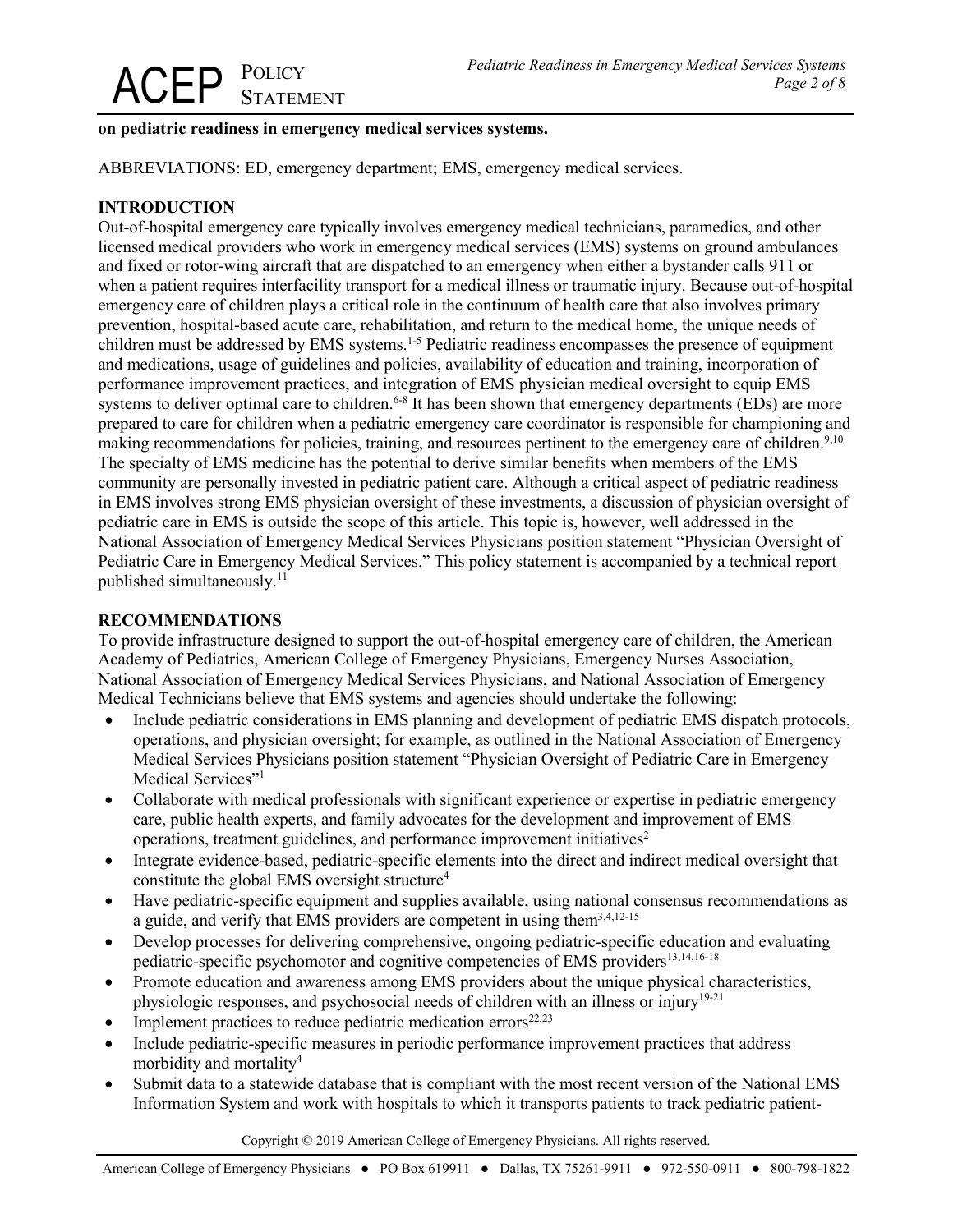centered outcomes across the continuum of care4

STATEMENT

ACFP POLICY

- Develop, maintain, and locally enforce policies for the safe transport of children in emergency vehicles<sup>4</sup>
- Develop protocols for destination of pediatric patients, with consideration of regional resources and weighing the risks and benefits of keeping children in their own communities<sup>4</sup>
- Collaborate, along with receiving EDs, to provide pediatric readiness across the care continuum<sup>4-10</sup>
- Include provisions for caring for children and families in emergency preparedness planning and exercises, including the care and tracking of unaccompanied children and timely family reunification in the event of disasters<sup>3,4,24</sup>
- Promote overall patient- and family-centered care, which includes using lay terms to communicate with patients and families, having methods for accessing language services to communicate with non– English-speaking patients and family members, narrating actions, and alerting patients and caregivers before interventions are performed; in addition, allow family members to remain close to their child during resuscitation activities and to practice cultural or religious customs as long as they are not interfering with patient care $19$
- Have policies and procedures in place to allow a family member or guardian to accompany a pediatric patient during transport, when appropriate and feasible<sup>19</sup>
- Consider using resources compiled by the Emergency Medical Services for Children program when implementing the recommendations noted here $^{25}$

#### **CONCLUSION**

Ill and injured children and their families have unique needs that can be magnified when the child's ailment is serious or life threatening. Resource availability and pediatric readiness across EMS agencies are variable. Providing high-quality EMS care to children requires an infrastructure designed to support the care of pediatric patients and their families. Therefore, it is important that EMS physicians, administrators, and EMS personnel collaborate with pediatric acute care experts to optimize EMS care through the development of care models to minimize morbidity and mortality in children as a result of illness and injuries.

*\_\_\_\_\_\_\_\_\_\_\_\_\_\_\_\_\_\_\_\_\_\_\_\_\_\_\_\_\_\_ This document is copyrighted and is property of the American Academy of Pediatrics and its Board of Directors, the American College of Emergency Physicians and its Board of Directors, the Emergency Nurses Association and its Board of Directors, the National Association of Emergency Medical Services Physicians and its Board of Directors, and the National Association of Emergency Medical Technicians. All authors have filed conflict of interest statements with the American Academy of Pediatrics. Any conflicts have been resolved through a process approved by the Board of Directors. The American Academy of Pediatrics has neither solicited nor accepted any commercial involvement in the development of the content of this publication.*

*Policy statements from the American Academy of Pediatrics benefit from expertise and resources of liaisons and internal (AAP) and external reviewers. However, policy statements from the American Academy of Pediatrics may not reflect the views of the liaisons or the organizations or government agencies that they represent.*

*The guidance in this statement does not indicate an exclusive course of treatment or serve as a standard of medical care. Variations, taking into account individual circumstances, may be appropriate.*

*All policy statements from the American Academy of Pediatrics automatically expire 5 years after publication unless reaffirmed, revised, or retired at or before that time.*

Copyright © 2019 American College of Emergency Physicians. All rights reserved. **AFFILIATIONS:** Department of Emergency Medicine, University of New Mexico Health Sciences Center, Albuquerque, NM (Moore); Section of Emergency Medicine, Department of Pediatrics, Baylor College of Medicine and Texas Children's Hospital, Houston, TX (Shah); Division of Emergency Medical Services, Department of Pediatrics and Emergency Department, University of Pittsburgh Medical Center Children's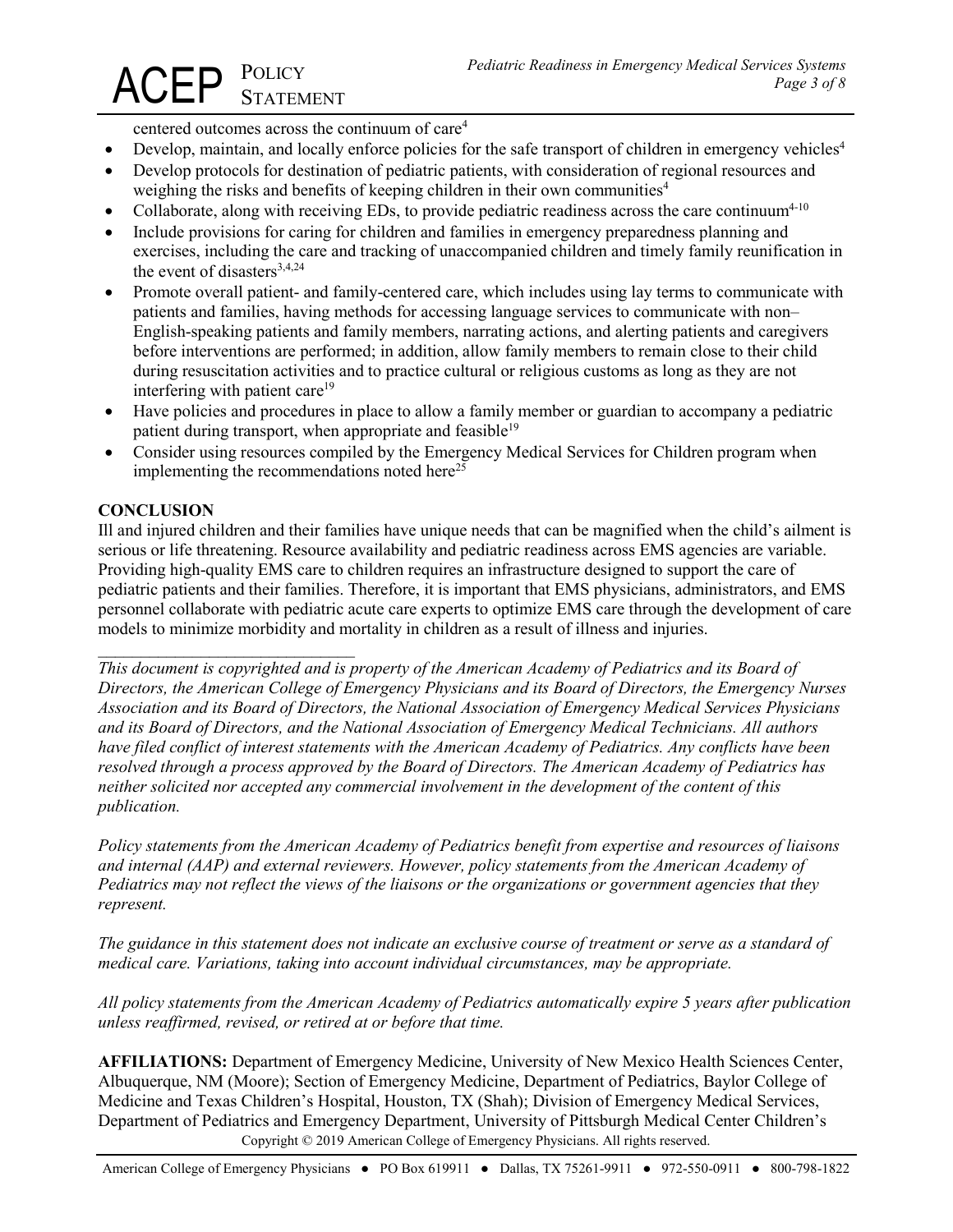Hospital of Pittsburgh, Pittsburgh, PA (Owusu-Ansah); Department of Emergency Medicine, Children's Hospital New Orleans and Louisiana State University Health New Orleans, New Orleans, LA (Gross);

Departments of Pediatrics and Emergency Medicine, School of Medicine and Health Sciences, The George Washington University, Washington, DC, and Division of Emergency Medicine, Children's National Medical

Center, Washington, DC (Brown); Departments of Emergency Medicine and Pediatrics, David Geffen School of Medicine, University of California, Los Angeles and Harbor–University of California, Los Angeles Medical Center, Los Angeles, CA (Gausche-Hill); San Marcos Hays County Emergency Medical Services, San Marcos, TX, Austin-Travis County Emergency Medical Services System, Austin, TX, and Department of Pediatrics, Dell Medical School, The University of Texas at Austin, Austin, TX (Remick); Department of Pediatrics, School of Medicine, University of Colorado, Aurora, CO (Adelgais); Level I Adult Trauma Center and Level II Pediatric Trauma Center, North Memorial Health Hospital, Minneapolis, MN (Lyng); Department of Pediatric Emergency Medicine and Urgent Care Center, Denver Health Medical Center, Denver, CO (Rappaport); Pediatric Emergency and Trauma Nursing, Fort Worth, TX (Snow); Emergency Medical Services for Children, Maryland Institute for Emergency Medical Services Systems, Baltimore, MD (Wright-Johnson); and Division of Emergency Medicine, Department of Pediatrics, Nationwide Children's Hospital and College of Medicine, The Ohio State University, Columbus, OH (Leonard).

**FUNDING:** No external funding.

**CONTRIBUTORS' STATEMENT:** Drs. Moore and Shah were the 2 primary authors, but all of the listed authors contributed sections of the article and reviewed and revised subsequent drafts. This was done in conjunction with the American Academy of Pediatrics staff and Board of Directors, as well as the Boards of Directors of the American College of Emergency Physicians, the Emergency Nurses Association, the National Association of Emergency Medical Services Physicians, and the National Association of Emergency Medical Technicians. All of these organizations have approved the final article as submitted.

**FINANCIAL DISCLOSURE:** Dr. Shah has disclosed the following: Health Resources and Services Administration, EMSC Program. Relationship: Pediatric Prehospital Readiness Steering Committee member. Amount: \$2000 per year maximum for travel reimbursement only. All other authors indicated they have no financial relationships relevant to this article to disclose.

**POTENTIAL CONFLICT OF INTEREST:** The authors have indicated they have no potential conflicts of interest to disclose.

#### **REFERENCES**

- 1. National Association of EMS Physicians. Physician oversight of pediatric care in emergency medical services. *Prehosp Emerg Care*. 2017;21:88.
- 2. Remick K, Gross T, Adelgais K, et al. Resource document: coordination of pediatric emergency care in EMS systems. *Prehosp Emerg Care*. 2017;21:399-407.
- 3. Institute of Medicine; Committee of the Future of Emergency Care in the US Health System. *Emergency Medical Services at the Crossroads*. Washington, DC: National Academies Press; 2006.
- 4. Institute of Medicine; Committee of the Future of Emergency Care in the US Health System. *Emergency Care for Children: Growing Pains*. Washington, DC: National Academies Press; 2006.
- 5. Gausche-Hill M, Johnson RW, Warden CR, et al. The role of the emergency physician in emergency medical services for children (EMSC). *Ann Emerg Med*. 2003;42:206-215.
- 6. American College of Emergency Physicians, Pediatric Committee; American Academy of Pediatrics, Committee on Pediatric Emergency Medicine. Guidelines for preparedness of emergency departments that care for children: a call to action. *Ann Emerg Med*. 2001;37:389-391.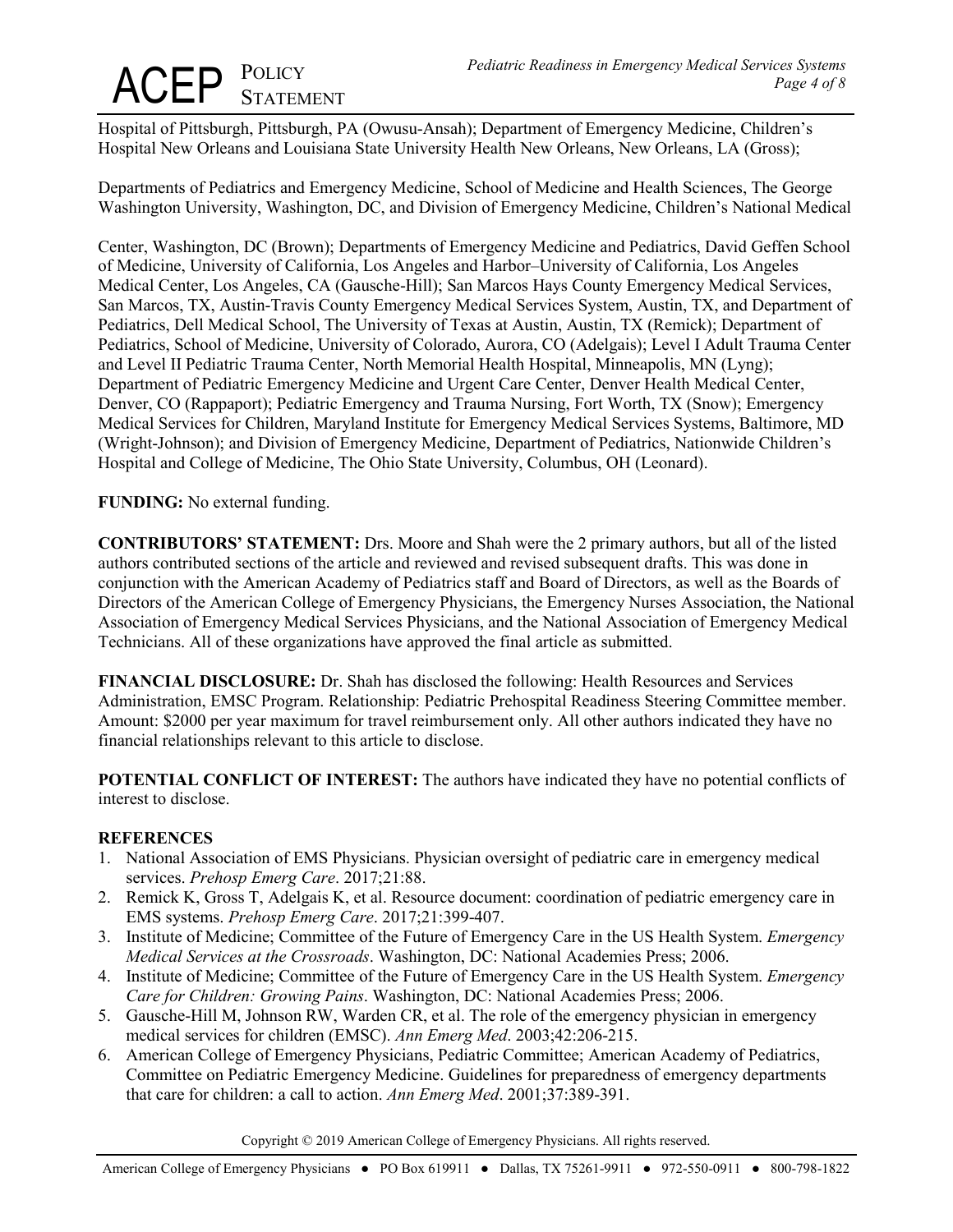### ACFP POLICY STATEMENT

- 7. American Academy of Pediatrics, Committee on Pediatric Emergency Medicine; American College of Emergency Physicians, Pediatric Committee; Emergency Nurses Association, Pediatric Committee. Policy statement: guidelines for care of children in the emergency department. *Pediatrics*. 2009;124:1233-1243.
- 8. Gausche-Hill M. Integrating children into our emergency care system: achieving the vision. *Ann Emerg Med*. 2006;48:131-134.
- 9. Gausche-Hill M, Ely M, Schmuhl P, et al. A national assessment of pediatric readiness of emergency departments. *JAMA Pediatr*. 2015;169:527-534.
- 10. Remick K, Kaji AH, Olson L, et al. Pediatric readiness and facility verification. *Ann Emerg Med*. 2016;67:320-328.e1.
- 11. American Academy of Pediatrics, Committee on Pediatric Emergency Medicine, Section on Emergency Medicine, Subcommittee on EMS, Section on Surgery. Technical report: pediatric readiness in emergency medical services systems. Pediatrics. 2019.
- 12. Glaeser PW, Linzer J, Tunik MG, et al. Survey of nationally registered emergency medical services providers: pediatric education. *Ann Emerg Med*. 2000;36:33-38.
- 13. Hansen M, Meckler G, Dickinson C, et al. Children's safety initiative: a national assessment of pediatric educational needs among emergency medical services providers. *Prehosp Emerg Care*. 2015;19:287-291.
- 14. Gausche M. Pediatric continuing education for prehospital providers: is it time to mandate review of pediatric knowledge and skills? *Ann Emerg Med*. 2000;36:72-74.
- 15. American Academy of Pediatrics; American College of Emergency Physicians; American College of Surgeons Committee on Trauma; Emergency Medical Services for Children; Emergency Nurses Association; National Association of EMS Physicians; National Association of State EMS Officials. Equipment for ground ambulances. *Prehosp Emerg Care*. 2014;18:92-97.
- 16. Su E, Schmidt TA, Mann NC, et al. A randomized controlled trial to assess decay in acquired knowledge among paramedics completing a pediatric resuscitation course. *Acad Emerg Med*. 2000;7:779-786.
- 17. Henderson DP, Gausche M, Goodrich SM, et al. Education of paramedics in pediatric airway management: effects of different retraining methods on self-efficacy and skill retention. *Acad Emerg Med*. 1998;5:429.
- 18. Gausche M, Henderson DP, Brownstein D, et al. The education of out-of-hospital medical personnel in pediatrics: report of a national task force. *Ann Emerg Med*. 1998;31:58-63.
- 19. Ayub EM, Sampayo EM, Shah MI, et al. Prehospital providers' perceptions on providing patient and family centered care. *Prehosp Emerg Care*. 2017;21:399-407.
- 20. Schonfeld DJ, Demaria T; American Academy of Pediatrics; Disaster Preparedness Advisory Council and Committee on Psychosocial Aspects of Child and Family Health. Providing psychosocial support to children and families in the aftermath of disasters and crises. *Pediatrics*. 2015;136:e1120-e1130.
- 21. Schonfeld DJ, Demaria T; American Academy of Pediatrics, Committee on Psychosocial Aspects of Child and Family Health and Disaster Preparedness Advisory Council. Supporting the grieving child and family. *Pediatrics*. 2016;138:e20162147.
- 22. Kaji A, Gausche-Hill M, Conrad H, et al. EMS system changes reduce pediatric epinephrine dosing errors in the prehospital setting. *Pediatrics*. 2006;118:1493-1500.
- 23. Lammers R, Byrwa M, Fales W. Root causes of errors in a simulated prehospital pediatric emergency. *Acad Emerg Med*. 2012;19:37-47.
- 24. American Academy of Pediatrics; Disaster Preparedness Advisory Council. Medical countermeasures for children in public health emergencies, disasters, or terrorism. *Pediatrics*. 2016;137: e20154273.
- 25. Emergency Medical Services for Children Innovation and Improvement Center. Prehospital Based Care. Available at: https://emscimprovement.center/domains/prehospital-care/. Accessed November 19, 2019.

#### **LEAD AUTHORS**

Brian Moore, MD Manish I. Shah, MD, MS Sylvia Owusu-Ansah, MD, MPH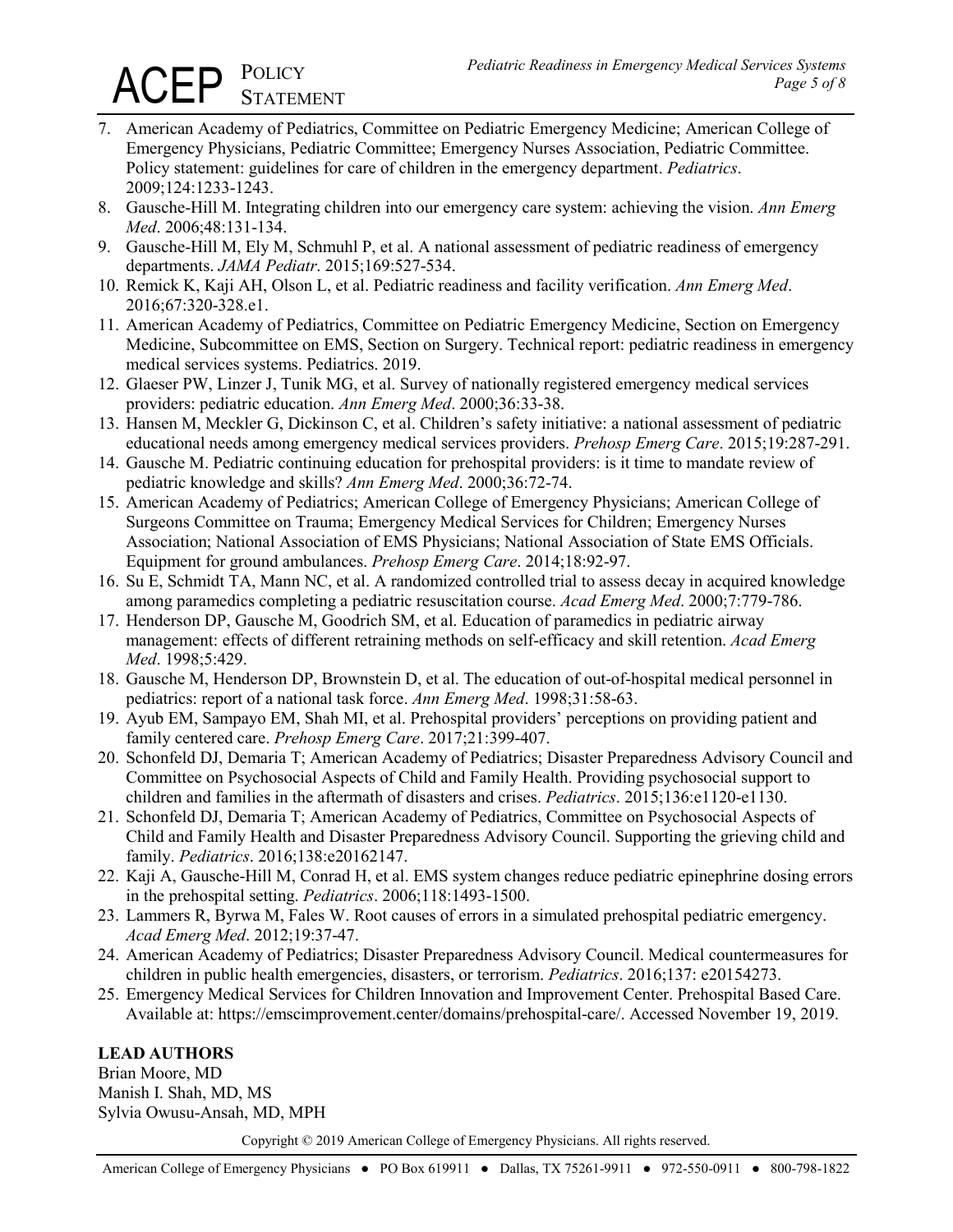# ACFP POLICY STATEMENT

Toni Gross, MD, MPH Kathleen Brown, MD Marianne Gausche-Hill, MD Kate Remick, MD Kathleen Adelgais, MD John Lyng, MD, FAEMS, FACEP, NRP (paramedic) Lara Rappaport, MD Sally Snow, RN, BSN Cynthia Wright-Johnson, MSN, RNC Julie Leonard, MD

#### **AAP COMMITTEE ON PEDIATRIC EMERGENCY MEDICINE, 2017-2018**

Joseph Wright, MD, MPH, FAAP, Chairperson Terry Adirim, MD, MPH, FAAP Michael S. D. Agus, MD, FAAP James Callahan, MD, FAAP Toni Gross, MD, MPH, FAAP Natalie Lane, MD, FAAP Lois Lee, MD, MPH, FAAP Suzan Mazor, MD, FAAP Prashant Mahajan, MD, MPH, MBA, FAAP Nathan Timm, MD, FAAP

#### **LIAISONS**

Andrew Eisenberg, MD – American Academy of Family Physicians Cynthia Wright Johnson, MSN, RN – National Association of State EMS Officials Cynthiana Lightfoot, BFA, NRP – AAP Family Partnerships Network Charles Macias, MD, MPH, FAAP – EMSC Innovation and Improvement Center Brian Moore, MD, MPH, FAAP – National Association of EMS Physicians Diane Pilkey, RN, MPH – Maternal and Child Health Bureau Katherine Remick, MD, FAAP – National Association of Emergency Medical Technicians Mohsen Saidinejad, MD, MBA, FAAP, FACEP – American College of Emergency Physicians Sally Snow, RN, BSN, CPEN, FAEN – Emergency Nurses Association Mary Fallat, MD, FAAP – American College of Surgeons

#### **FORMER APP COMMITTEE ON PEDIATRIC EMERGENCY MEDICINE MEMBERS, 2012-2016**

Alice Ackerman, MD, MBA, FAAP Thomas Chun, MD, MPH, FAAP Gregory Conners, MD, MPH, MBA, FAAP Edward Conway, Jr, MD, MS, FAAP Nanette Dudley, MD, FAAP Joel Fein, MD, FAAP Susan Fuchs, MD, FAAP Marc Gorelick, MD, MSCE, FAAP Natalie Lane, MD, FAAP Steven Selbst, MD, FAAP Kathy Shaw, MD, MSCE, FAAP, Chair (2008-2012) Joan Shook, MD, MBA, FAAP, Chair (2012-2016)

#### **STAFF**

Sue Tellez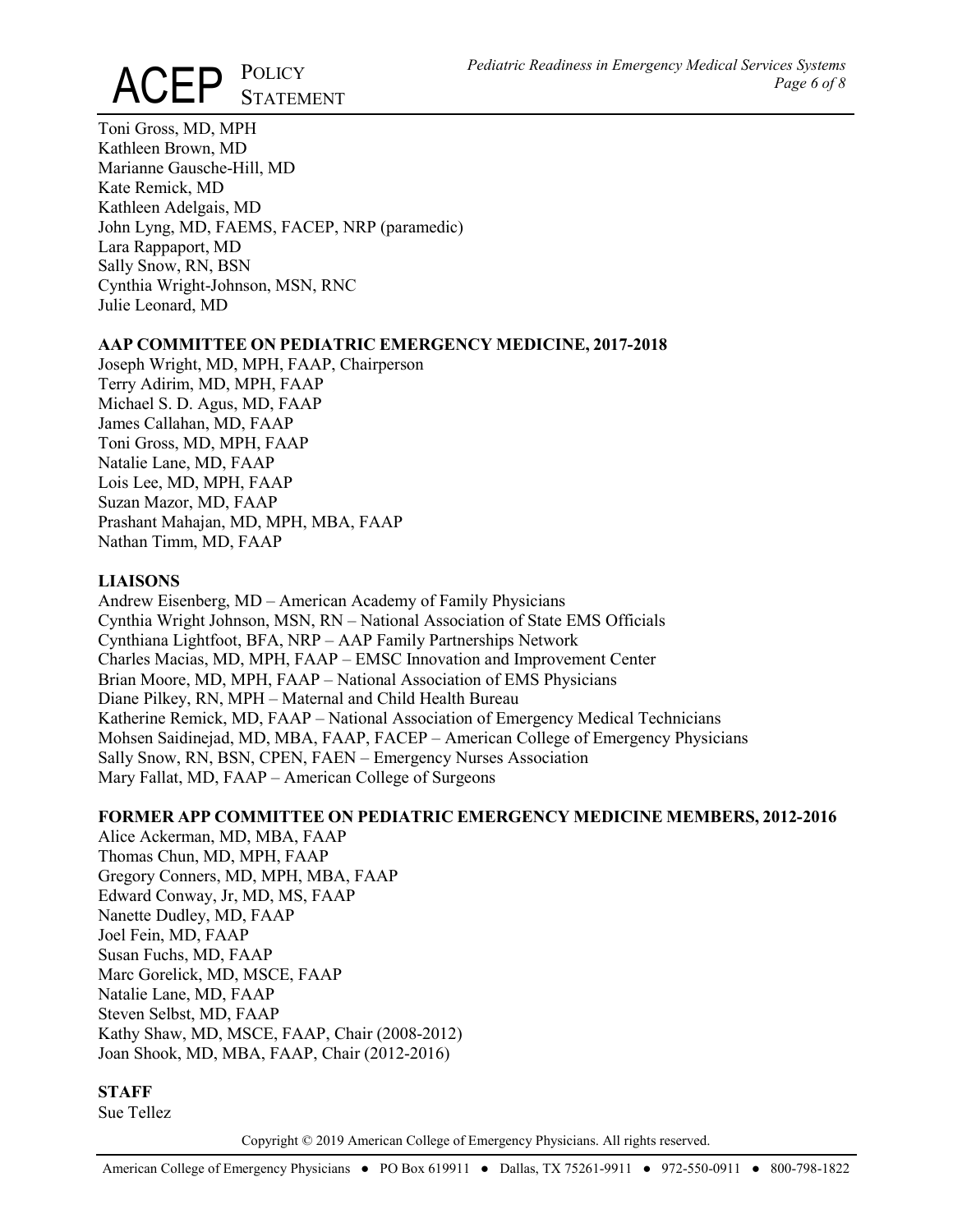## ACEP POLICY **STATEMENT**

**ACEP EMERGENCY MEDICAL SERVICES COMMITTEE, 2017-2018** Jeffrey Goodloe, MD, FACEP, FAEMS, Chairperson Kathleen Brown, MD, FACEP, FAAP, Workgroup Leader Becky Abell, MD, FACEP Roy Alson, MD, PhD, FACEP Kerry Bachista, MD, FACEP Lynthia Bowman, DO, FACEP Heather Boynton, MD Sara Ann Brown, MD, FACEP Allen Chang, MD Darby Copeland, EdD, RN, NRP Robert De Lorenzo, MD, FACEP Derek Douglas Raymond Fowler, MD, FACEP John Gallagher, MD, FACEP Sheaffer Gilliam, MD Frank Guyette, MD, FACEP Dustin Holland, MD Jeffrey Jarvis, MD, FACEP, EMT-P Clinton Kalan, PA-C Jacob Keeperman, MD, FACEP Douglas Kupas, MD, FACEP Julio Lairet, DO, FACEP Michael Levy, MD, FACEP Kristopher Lyon, MD, FACEP Craig Manifold, DO, FACEP Kristin McCabe-Kline, MD, FACEP Howard Mell, MD, FACEP Brian Miller, MD Michael Millin, MD, MPH, FACEP Brett Rosen, MD Jared Ross, MD Kevin Ryan, MD Stephen Sanko, MD Shira Schlesinger, MD, MPH Charles Sheppard, MD, FACEP Harry Sibold, MD, FACEP Sullivan Smith, MD, FACEP Michael Spigner, MD Vincent Stracuzzi, MD Christopher Tanski, MD, MS, EMT Joseph Tennyson, MD, FACEP Chelsea White, IV, MD, NREMT-P David Wilcocks, MD Allen Yee, MD, FACEP

#### **STAFF**

Rick Murray, EMT-P

#### **BOARD LIAISON**